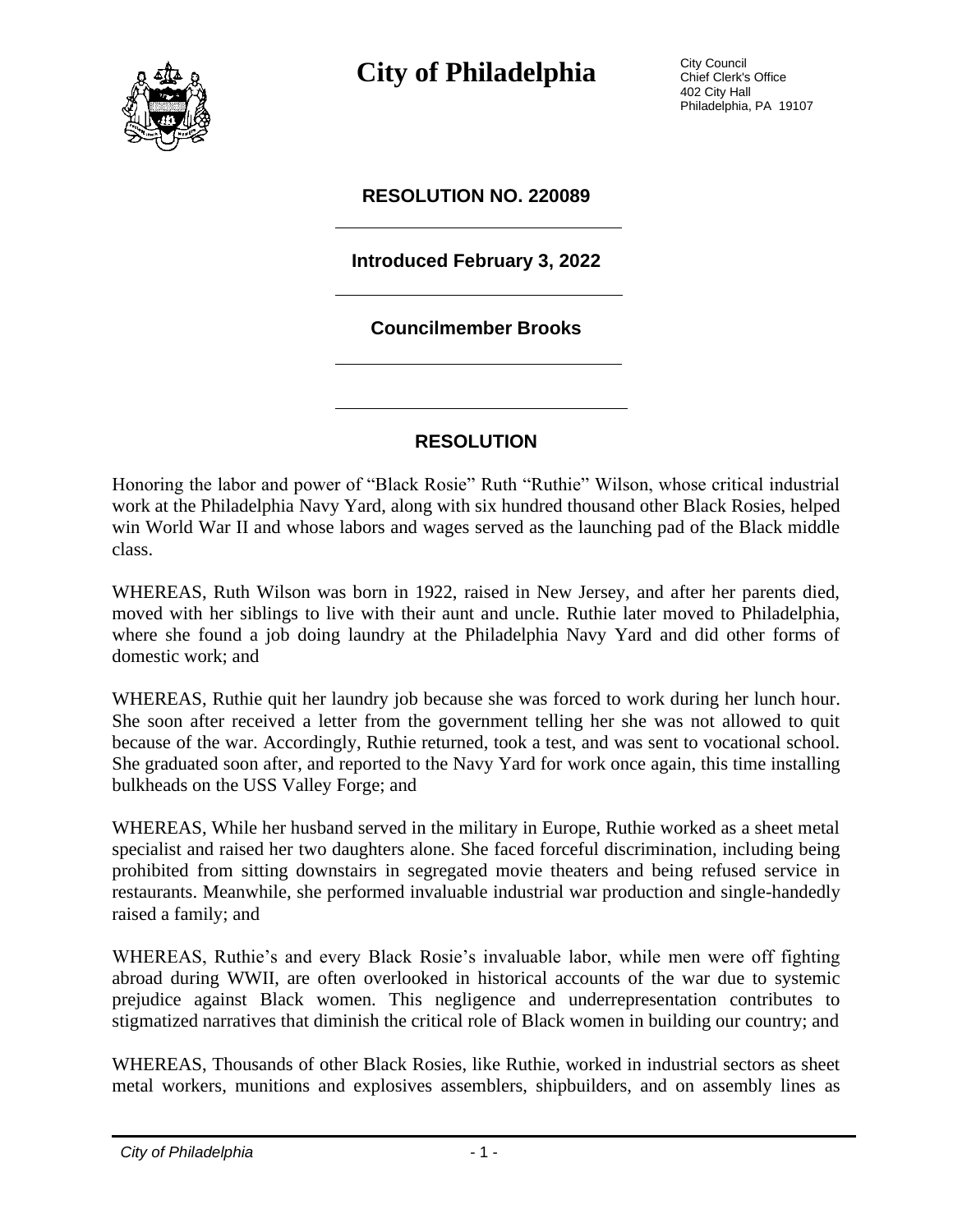## **City of Philadelphia**

*RESOLUTION NO. 220089 continued*

electricians. They also served as administrators, welders, railroad constructors, and much more; and

WHEREAS, Black Rosies faced powerful racial and sex-based discrimination, received lower wages and benefits, and were blocked from union membership. Despite this monumental oppression, Black Rosies endured and provided critical labor for the war effort; and

WHEREAS, After the war, women who were working as machinists and industrial laborers were not able to continue their work when men returned from war. Instead, many women like Ruth Wilson and other Black Rosies went into the "pink collar" workforce, which paid significantly lower wages; and

WHEREAS, The film *Invisible Warriors: African American Women in World War II* is a documentary on Ruthie's story and the story of six hundred thousand Black Rosies in the United States who fought racism at home, Nazism abroad, and sexism everywhere; and

WHEREAS, *Invisible Warriors* premiered globally in 2021, and has gained worldwide acclaim. The film was co-sponsored by the Dutch government, which wanted to honor Black Rosies for their role in liberating the Netherlands during World War II; and

WHEREAS, *Invisible Warriors* was directed by West Philadelphian Gregory Cooke, to honor who he calls "the most significant group of Black women in the 20th century." Despite the monumental achievements of Black Rosies, American history–and specifically the women's rights movement generally–only applauds the women who look like the icon, Rosie the Riveter. Media and history portrayals feature white Rosies sparking the change for a new era, but leave Black Rosies forgotten to history; and

WHEREAS, On September 8, 2021, Philly Shipyard Inc. welcomed 99-year-old Ruthie Wilson back to her former worksite that was formerly part of the Philadelphia Naval Shipyard. Mrs. Wilson was presented with the Appreciation Award, a framed photo of the USS Valley Forge while under construction and copies of a portrait by artist Regina Cooke in which the iconic "Rosie the Riveter" was reimagined as a Black woman, with Wilson being the face of the campaign; and

WHEREAS, Ruthie is hopeful for a future led by young people of color. When asked about the racism she faced, she boldly stated: "We always faced it, but you know, you went along with it because you had no other recourse, but you didn't like it. Young people now are going to get their way. They're going to change the world"; now, therefore, be it

RESOLVED, BY THE COUNCIL OF THE CITY OF PHILADELPHIA, That we hereby honor the labor, and power of "Black Rosie" Ruth "Ruthie" Wilson, whose critical industrial work at the Philadelphia Navy Yard, along with six hundred thousand other Black Rosies, helped win World War II and whose labors and wages served as the launching pad of the Black middle class.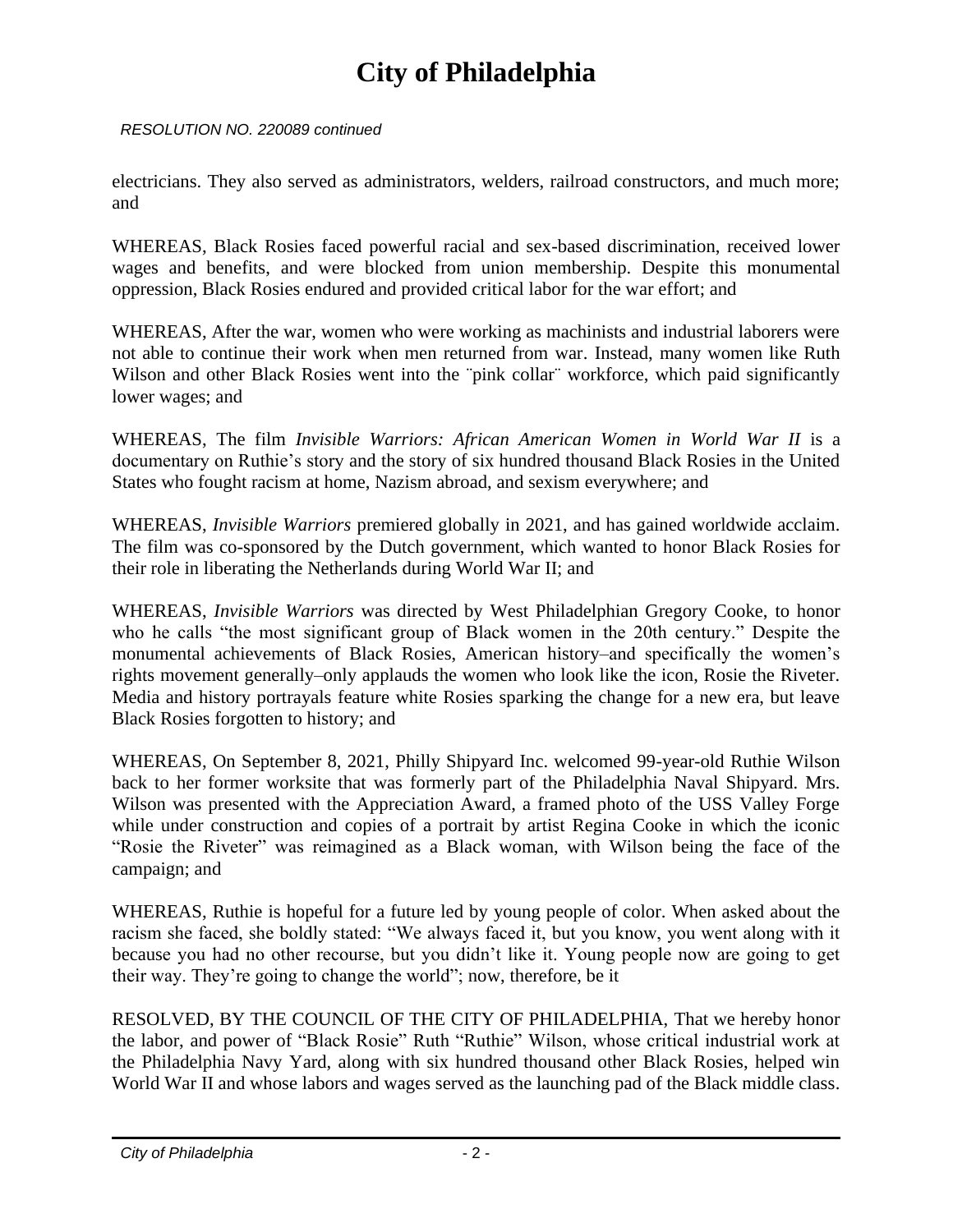### **City of Philadelphia**

*RESOLUTION NO. 220089 continued*

FURTHER RESOLVED, That an Engrossed copy of this resolution be presented to Ruthie Wilson as an expression of the sincere respect and awe of this legislative body.